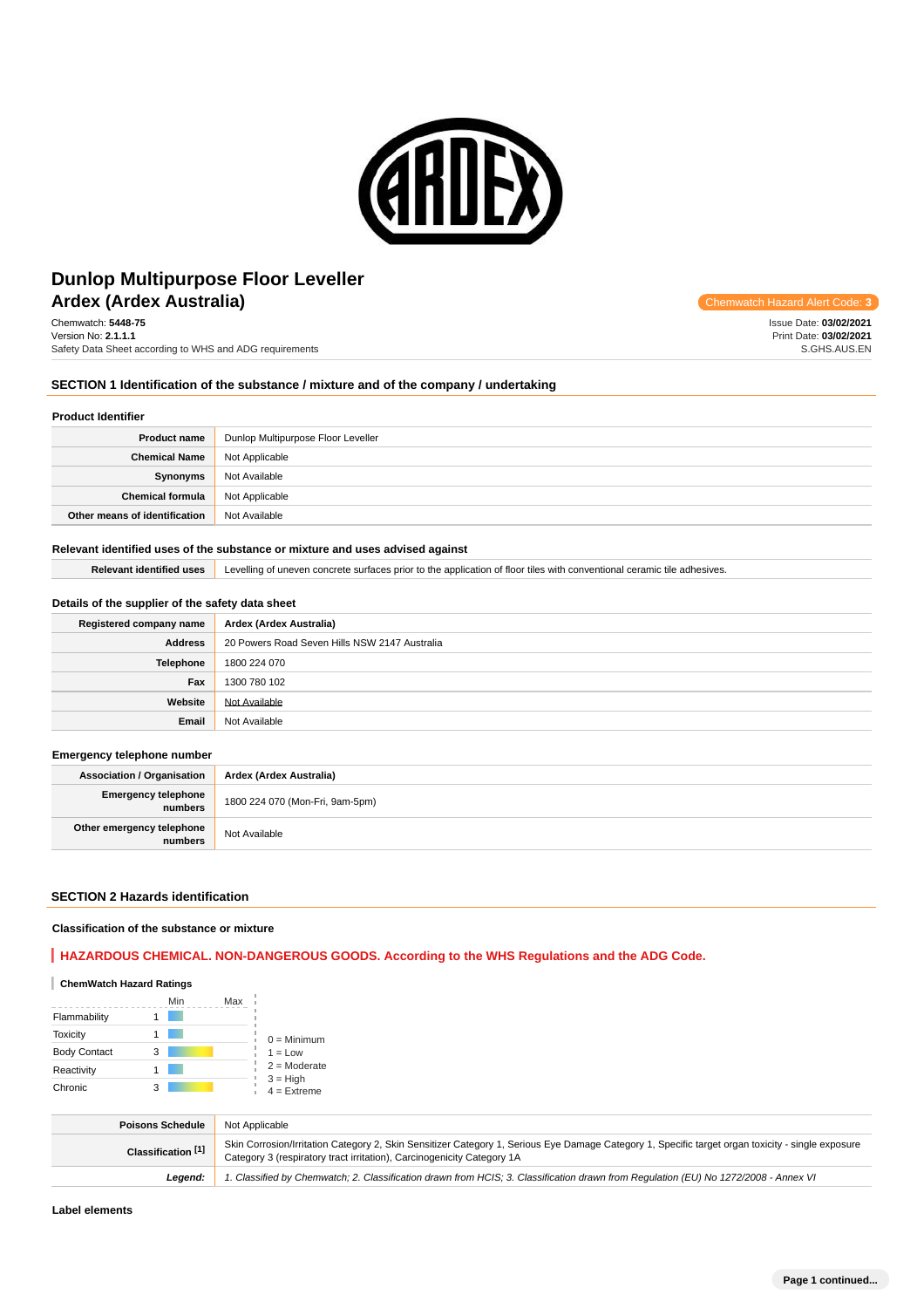

**Signal word Danger**

#### **Hazard statement(s)**

| H315 | Causes skin irritation.              |
|------|--------------------------------------|
| H317 | May cause an allergic skin reaction. |
| H318 | Causes serious eye damage.           |
| H335 | May cause respiratory irritation.    |
| H350 | May cause cancer.                    |

#### **Precautionary statement(s) Prevention**

| P201             | Obtain special instructions before use.                                    |
|------------------|----------------------------------------------------------------------------|
| P <sub>271</sub> | Use only outdoors or in a well-ventilated area.                            |
| P280             | Wear protective gloves/protective clothing/eye protection/face protection. |
| P281             | Use personal protective equipment as required.                             |

#### **Precautionary statement(s) Response**

| P305+P351+P338 | IF IN EYES: Rinse cautiously with water for several minutes. Remove contact lenses, if present and easy to do. Continue rinsing. |
|----------------|----------------------------------------------------------------------------------------------------------------------------------|
| P308+P313      | IF exposed or concerned: Get medical advice/attention.                                                                           |
| <b>P310</b>    | Immediately call a POISON CENTER or doctor/physician.                                                                            |
| P321           | Specific treatment (see advice on this label).                                                                                   |

### **Precautionary statement(s) Storage**

| יחום<br><u>r 400</u> |                                                                      |
|----------------------|----------------------------------------------------------------------|
| <b>DA02.D222</b>     | ⊾∩r∆<br>Keep container tightly closed.<br>well-ventilated place<br>. |

### **Precautionary statement(s) Disposal**

**P501** Dispose of contents/container to authorised hazardous or special waste collection point in accordance with any local regulation.

#### **SECTION 3 Composition / information on ingredients**

#### **Substances**

See section below for composition of Mixtures

#### **Mixtures**

| <b>CAS No</b> | %[weight] | Name                                       |
|---------------|-----------|--------------------------------------------|
| 14808-60-7.   | $30 - 60$ | graded sand                                |
| 65997-15-1    | 10-30     | portland cement                            |
| 471-34-1      | 10-30     | calcium carbonate                          |
| 65997-16-2    | $1 - 10$  | calcium aluminate cement                   |
| 7778-18-9     | $1 - 10$  | calcium sulfate                            |
| 14808-60-7    | $<$ 1     | silica crystalline - quartz                |
| Not Available | balance   | Ingredients determined not to be hazardous |

## **SECTION 4 First aid measures**

### **Description of first aid measures**

| <b>Eye Contact</b>  | If this product comes in contact with the eyes:<br>Immediately hold eyelids apart and flush the eye continuously with running water.<br>Ensure complete irrigation of the eye by keeping eyelids apart and away from eye and moving the eyelids by occasionally lifting the upper<br>and lower lids.<br>▶ Continue flushing until advised to stop by the Poisons Information Centre or a doctor, or for at least 15 minutes.<br>Transport to hospital or doctor without delay.<br>Removal of contact lenses after an eye injury should only be undertaken by skilled personnel. |
|---------------------|---------------------------------------------------------------------------------------------------------------------------------------------------------------------------------------------------------------------------------------------------------------------------------------------------------------------------------------------------------------------------------------------------------------------------------------------------------------------------------------------------------------------------------------------------------------------------------|
| <b>Skin Contact</b> | If skin or hair contact occurs:<br>Immediately flush body and clothes with large amounts of water, using safety shower if available.<br>• Quickly remove all contaminated clothing, including footwear.<br>▶ Wash skin and hair with running water. Continue flushing with water until advised to stop by the Poisons Information Centre.<br>Transport to hospital, or doctor.                                                                                                                                                                                                  |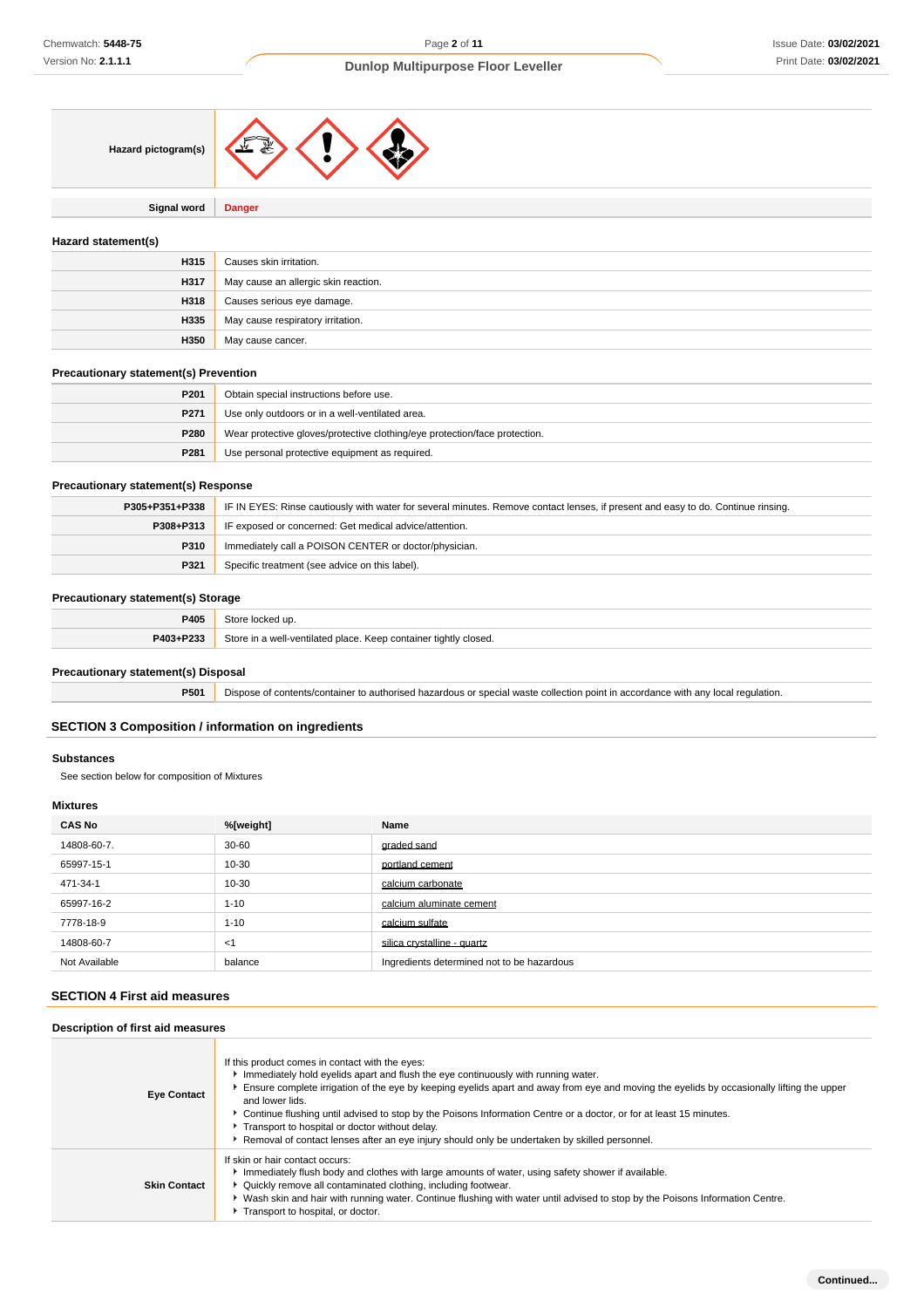| Inhalation | If fumes or combustion products are inhaled remove from contaminated area.<br>Lay patient down. Keep warm and rested.<br>▶ Prostheses such as false teeth, which may block airway, should be removed, where possible, prior to initiating first aid procedures.<br>Apply artificial respiration if not breathing, preferably with a demand valve resuscitator, bag-valve mask device, or pocket mask as trained.<br>Perform CPR if necessary.<br>Transport to hospital, or doctor, without delay. |
|------------|---------------------------------------------------------------------------------------------------------------------------------------------------------------------------------------------------------------------------------------------------------------------------------------------------------------------------------------------------------------------------------------------------------------------------------------------------------------------------------------------------|
| Ingestion  | If swallowed do <b>NOT</b> induce vomiting.<br>If vomiting occurs, lean patient forward or place on left side (head-down position, if possible) to maintain open airway and prevent aspiration.<br>• Observe the patient carefully.<br>Never give liquid to a person showing signs of being sleepy or with reduced awareness; i.e. becoming unconscious.<br>• Give water to rinse out mouth, then provide liquid slowly and as much as casualty can comfortably drink.<br>Seek medical advice.    |

#### **Indication of any immediate medical attention and special treatment needed**

Treat symptomatically.

For acute or short-term repeated exposures to highly alkaline materials:

- Respiratory stress is uncommon but present occasionally because of soft tissue edema.
- Unless endotracheal intubation can be accomplished under direct vision, cricothyroidotomy or tracheotomy may be necessary.
- Oxygen is given as indicated.
- **F** The presence of shock suggests perforation and mandates an intravenous line and fluid administration.

**P** Damage due to alkaline corrosives occurs by liquefaction necrosis whereby the saponification of fats and solubilisation of proteins allow deep penetration into the tissue. Alkalis continue to cause damage after exposure.

INGESTION:

Milk and water are the preferred diluents

No more than 2 glasses of water should be given to an adult.

Neutralising agents should never be given since exothermic heat reaction may compound injury.

\* Catharsis and emesis are absolutely contra-indicated.

\* Activated charcoal does not absorb alkali.

\* Gastric lavage should not be used.

 Supportive care involves the following: Withhold oral feedings initially.

If endoscopy confirms transmucosal injury start steroids only within the first 48 hours.

- Carefully evaluate the amount of tissue necrosis before assessing the need for surgical intervention.
- Patients should be instructed to seek medical attention whenever they develop difficulty in swallowing (dysphagia).

SKIN AND EYE:

**I** Injury should be irrigated for 20-30 minutes.

Eye injuries require saline. [Ellenhorn & Barceloux: Medical Toxicology]

### **SECTION 5 Firefighting measures**

#### **Extinguishing media**

There is no restriction on the type of extinguisher which may be used.

Use extinguishing media suitable for surrounding area.

#### **Special hazards arising from the substrate or mixture**

| <b>Fire Incompatibility</b>    | Avoid contamination with oxidising agents i.e. nitrates, oxidising acids, chlorine bleaches, pool chlorine etc. as ignition may result                                                                                                                                                                                                                                                                                                                                                                                                                                                                                                                                                                                                                                                                                                                                                                                                                                                                                                                                                                                                                                                                                                                                                                                         |
|--------------------------------|--------------------------------------------------------------------------------------------------------------------------------------------------------------------------------------------------------------------------------------------------------------------------------------------------------------------------------------------------------------------------------------------------------------------------------------------------------------------------------------------------------------------------------------------------------------------------------------------------------------------------------------------------------------------------------------------------------------------------------------------------------------------------------------------------------------------------------------------------------------------------------------------------------------------------------------------------------------------------------------------------------------------------------------------------------------------------------------------------------------------------------------------------------------------------------------------------------------------------------------------------------------------------------------------------------------------------------|
| <b>Advice for firefighters</b> |                                                                                                                                                                                                                                                                                                                                                                                                                                                                                                                                                                                                                                                                                                                                                                                                                                                                                                                                                                                                                                                                                                                                                                                                                                                                                                                                |
| <b>Fire Fighting</b>           | Alert Fire Brigade and tell them location and nature of hazard.<br>• Wear breathing apparatus plus protective gloves in the event of a fire.<br>Prevent, by any means available, spillage from entering drains or water courses.<br>Use fire fighting procedures suitable for surrounding area.                                                                                                                                                                                                                                                                                                                                                                                                                                                                                                                                                                                                                                                                                                                                                                                                                                                                                                                                                                                                                                |
| <b>Fire/Explosion Hazard</b>   | Solid which exhibits difficult combustion or is difficult to ignite.<br>▶ Avoid generating dust, particularly clouds of dust in a confined or unventilated space as dusts may form an explosive mixture with air, and<br>any source of ignition, i.e. flame or spark, will cause fire or explosion.<br>> Dust clouds generated by the fine grinding of the solid are a particular hazard; accumulations of fine dust (420 micron or less) may burn<br>rapidly and fiercely if ignited; once initiated larger particles up to 1400 microns diameter will contribute to the propagation of an explosion.<br>A dust explosion may release large quantities of gaseous products; this in turn creates a subsequent pressure rise of explosive force capable<br>of damaging plant and buildings and injuring people.<br>Decomposes on heating and produces:<br>carbon monoxide (CO)<br>carbon dioxide (CO2)<br>sulfur oxides (SOx)<br>silicon dioxide (SiO2)<br>metal oxides<br>other pyrolysis products typical of burning organic material.<br>When aluminium oxide dust is dispersed in air, firefighters should wear protection against inhalation of dust particles, which can also contain<br>hazardous substances from the fire absorbed on the alumina particles.<br>May emit poisonous fumes.<br>May emit corrosive fumes. |
| <b>HAZCHEM</b>                 | Not Applicable                                                                                                                                                                                                                                                                                                                                                                                                                                                                                                                                                                                                                                                                                                                                                                                                                                                                                                                                                                                                                                                                                                                                                                                                                                                                                                                 |

#### **SECTION 6 Accidental release measures**

**Personal precautions, protective equipment and emergency procedures**

See section 12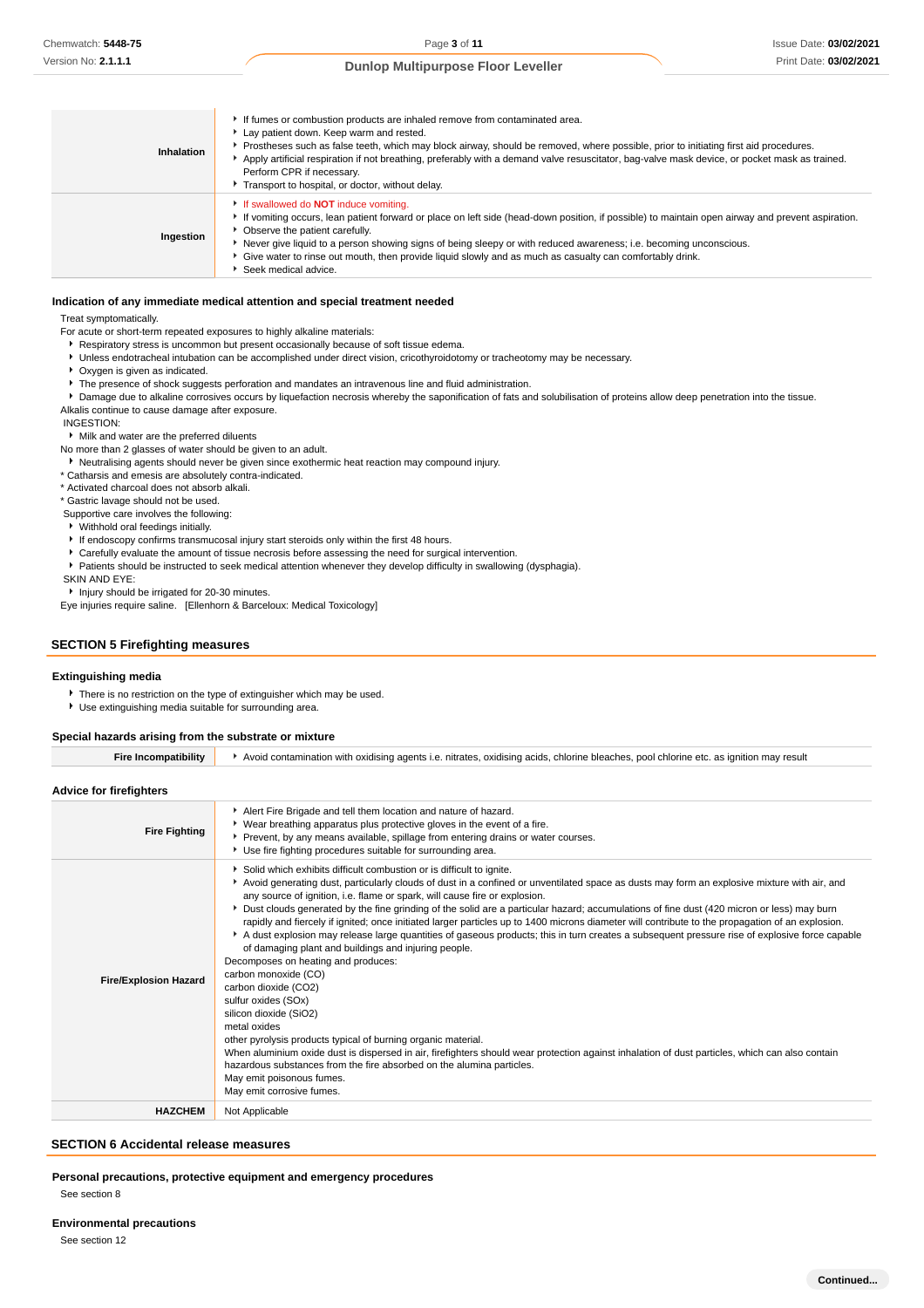#### **Methods and material for containment and cleaning up**

| <b>Minor Spills</b> | • Clean up waste regularly and abnormal spills immediately.<br>Avoid breathing dust and contact with skin and eyes.<br>Wear protective clothing, gloves, safety glasses and dust respirator.<br>Use dry clean up procedures and avoid generating dust.          |
|---------------------|-----------------------------------------------------------------------------------------------------------------------------------------------------------------------------------------------------------------------------------------------------------------|
| <b>Major Spills</b> | Clear area of personnel and move upwind.<br>Alert Fire Brigade and tell them location and nature of hazard.<br>Wear full body protective clothing with breathing apparatus.<br>Prevent, by all means available, spillage from entering drains or water courses. |

Personal Protective Equipment advice is contained in Section 8 of the SDS.

#### **SECTION 7 Handling and storage**

#### **Precautions for safe handling Safe handling** Avoid all personal contact, including inhalation. Wear protective clothing when risk of exposure occurs. Use in a well-ventilated area. **Prevent concentration in hollows and sumps.** Organic powders when finely divided over a range of concentrations regardless of particulate size or shape and suspended in air or some other oxidizing medium may form explosive dust-air mixtures and result in a fire or dust explosion (including secondary explosions) Minimise airborne dust and eliminate all ignition sources. Keep away from heat, hot surfaces, sparks, and flame. Establish good housekeeping practices. **F** Remove dust accumulations on a regular basis by vacuuming or gentle sweeping to avoid creating dust clouds. **Other information** Store in original containers. Keep containers securely sealed. Store in a cool, dry area protected from environmental extremes. Store away from incompatible materials and foodstuff containers.

#### **Conditions for safe storage, including any incompatibilities**

| Suitable container      | Polyethylene or polypropylene container.<br>Check all containers are clearly labelled and free from leaks.                                                                |
|-------------------------|---------------------------------------------------------------------------------------------------------------------------------------------------------------------------|
| Storage incompatibility | Avoid strong acids, acid chlorides, acid anhydrides and chloroformates.<br>Avoid contact with copper, aluminium and their alloys.<br>Avoid reaction with oxidising agents |

### **SECTION 8 Exposure controls / personal protection**

#### **Control parameters**

#### **Occupational Exposure Limits (OEL)**

#### **INGREDIENT DATA** I

| Source                       | Ingredient                     | <b>Material name</b>                              | <b>TWA</b>    | <b>STEL</b>      | Peak             | <b>Notes</b>                                                                                |  |
|------------------------------|--------------------------------|---------------------------------------------------|---------------|------------------|------------------|---------------------------------------------------------------------------------------------|--|
| Australia Exposure Standards | graded sand                    | Silica - Crystalline: Quartz<br>(respirable dust) | 0.05<br>mq/m3 | Not<br>Available | Not<br>Available | Not Available                                                                               |  |
| Australia Exposure Standards | portland cement                | Portland cement                                   | 10<br>mq/m3   | Not<br>Available | Not<br>Available | (a) This value is for inhalable dust containing<br>no asbestos and < 1% crystalline silica. |  |
| Australia Exposure Standards | calcium<br>carbonate           | Calcium carbonate                                 | 10<br>mq/m3   | Not<br>Available | Not<br>Available | (a) This value is for inhalable dust containing<br>no asbestos and < 1% crystalline silica. |  |
| Australia Exposure Standards | calcium sulfate                | Calcium sulphate                                  | 10<br>mq/m3   | Not<br>Available | Not<br>Available | (a) This value is for inhalable dust containing<br>no asbestos and < 1% crystalline silica. |  |
| Australia Exposure Standards | silica crystalline -<br>quartz | Silica - Crystalline: Quartz<br>(respirable dust) | 0.05<br>mq/m3 | Not<br>Available | Not<br>Available | Not Available                                                                               |  |

| <b>Emergency Limits</b>              |                                               |                  |                     |                                         |             |
|--------------------------------------|-----------------------------------------------|------------------|---------------------|-----------------------------------------|-------------|
| Ingredient                           | <b>Material name</b>                          | TEEL-1           |                     | TEEL-2                                  | TEEL-3      |
| graded sand                          | Silica, crystalline-quartz; (Silicon dioxide) | $0.075$ mg/m $3$ |                     | $33 \text{ mg/m}$                       | 200 mg/m3   |
| calcium carbonate                    | Carbonic acid, calcium salt                   | 45 mg/m3         |                     | $210 \text{ mg/m}$                      | 1,300 mg/m3 |
| silica crystalline - quartz          | Silica, crystalline-quartz; (Silicon dioxide) | $0.075$ mg/m $3$ |                     | $33 \text{ mg/m}$                       | 200 mg/m3   |
| Ingredient                           | <b>Original IDLH</b>                          |                  | <b>Revised IDLH</b> |                                         |             |
| graded sand                          | 25 mg/m3 / 50 mg/m3                           |                  |                     | Not Available                           |             |
| portland cement                      | 5,000 mg/m3                                   |                  | Not Available       |                                         |             |
| calcium carbonate                    | Not Available<br>Not Available                |                  |                     |                                         |             |
| calcium aluminate cement             | Not Available<br>Not Available                |                  |                     |                                         |             |
| calcium sulfate                      | Not Available<br>Not Available                |                  |                     |                                         |             |
| silica crystalline - quartz          | 25 mg/m3 / 50 mg/m3<br>Not Available          |                  |                     |                                         |             |
| <b>Occupational Exposure Banding</b> |                                               |                  |                     |                                         |             |
| Ingredient                           | <b>Occupational Exposure Band Rating</b>      |                  |                     | <b>Occupational Exposure Band Limit</b> |             |
| calcium aluminate cement             | E<br>$\leq$ 0.01 mg/m <sup>3</sup>            |                  |                     |                                         |             |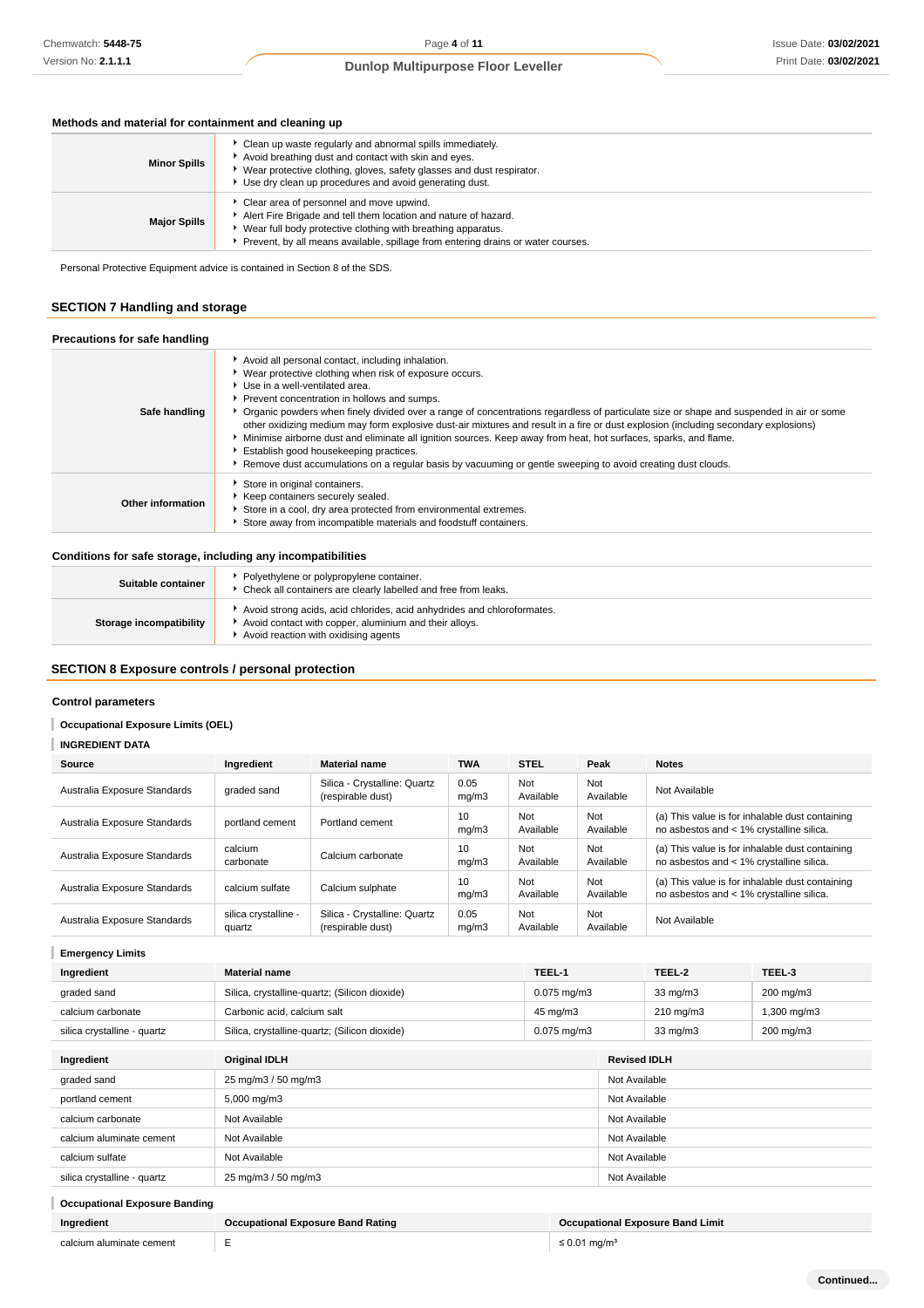| Ingredient                          | <b>Occupational Exposure Band Rating</b><br><b>Occupational Exposure Band Limit</b>                                                                                                                                                                                                                                                                                                                                                                                                                                                                                                                                                                                                                                                                                                                                                                                                                                                                                                                                                                                                                                                                                                                                                                                                                                                                                                                                                                                                              |                                                                                                                                                                                                                                                                                                      |  |  |  |
|-------------------------------------|--------------------------------------------------------------------------------------------------------------------------------------------------------------------------------------------------------------------------------------------------------------------------------------------------------------------------------------------------------------------------------------------------------------------------------------------------------------------------------------------------------------------------------------------------------------------------------------------------------------------------------------------------------------------------------------------------------------------------------------------------------------------------------------------------------------------------------------------------------------------------------------------------------------------------------------------------------------------------------------------------------------------------------------------------------------------------------------------------------------------------------------------------------------------------------------------------------------------------------------------------------------------------------------------------------------------------------------------------------------------------------------------------------------------------------------------------------------------------------------------------|------------------------------------------------------------------------------------------------------------------------------------------------------------------------------------------------------------------------------------------------------------------------------------------------------|--|--|--|
| Notes:                              | Occupational exposure banding is a process of assigning chemicals into specific categories or bands based on a chemical's potency and the<br>adverse health outcomes associated with exposure. The output of this process is an occupational exposure band (OEB), which corresponds to a<br>range of exposure concentrations that are expected to protect worker health.                                                                                                                                                                                                                                                                                                                                                                                                                                                                                                                                                                                                                                                                                                                                                                                                                                                                                                                                                                                                                                                                                                                         |                                                                                                                                                                                                                                                                                                      |  |  |  |
| <b>Exposure controls</b>            |                                                                                                                                                                                                                                                                                                                                                                                                                                                                                                                                                                                                                                                                                                                                                                                                                                                                                                                                                                                                                                                                                                                                                                                                                                                                                                                                                                                                                                                                                                  |                                                                                                                                                                                                                                                                                                      |  |  |  |
| Appropriate engineering<br>controls | Engineering controls are used to remove a hazard or place a barrier between the worker and the hazard. Well-designed engineering controls can<br>be highly effective in protecting workers and will typically be independent of worker interactions to provide this high level of protection.<br>The basic types of engineering controls are:<br>Process controls which involve changing the way a job activity or process is done to reduce the risk.<br>Enclosure and/or isolation of emission source which keeps a selected hazard "physically" away from the worker and ventilation that strategically<br>"adds" and "removes" air in the work environment.                                                                                                                                                                                                                                                                                                                                                                                                                                                                                                                                                                                                                                                                                                                                                                                                                                  |                                                                                                                                                                                                                                                                                                      |  |  |  |
| <b>Personal protection</b>          |                                                                                                                                                                                                                                                                                                                                                                                                                                                                                                                                                                                                                                                                                                                                                                                                                                                                                                                                                                                                                                                                                                                                                                                                                                                                                                                                                                                                                                                                                                  |                                                                                                                                                                                                                                                                                                      |  |  |  |
| Eye and face protection             | Safety glasses with unperforated side shields may be used where continuous eye protection is desirable, as in laboratories; spectacles are<br>not sufficient where complete eye protection is needed such as when handling bulk-quantities, where there is a danger of splashing, or if the<br>material may be under pressure.<br>> Chemical goggles.whenever there is a danger of the material coming in contact with the eyes; goggles must be properly fitted.<br>Full face shield (20 cm, 8 in minimum) may be required for supplementary but never for primary protection of eyes; these afford face<br>protection.<br>Alternatively a gas mask may replace splash goggles and face shields.                                                                                                                                                                                                                                                                                                                                                                                                                                                                                                                                                                                                                                                                                                                                                                                                |                                                                                                                                                                                                                                                                                                      |  |  |  |
| <b>Skin protection</b>              | See Hand protection below                                                                                                                                                                                                                                                                                                                                                                                                                                                                                                                                                                                                                                                                                                                                                                                                                                                                                                                                                                                                                                                                                                                                                                                                                                                                                                                                                                                                                                                                        |                                                                                                                                                                                                                                                                                                      |  |  |  |
| <b>Hands/feet protection</b>        | ▶ Elbow length PVC gloves<br>NOTE:<br>The material may produce skin sensitisation in predisposed individuals. Care must be taken, when removing gloves and other protective<br>equipment, to avoid all possible skin contact.<br>▶ Contaminated leather items, such as shoes, belts and watch-bands should be removed and destroyed.<br>The selection of suitable gloves does not only depend on the material, but also on further marks of quality which vary from manufacturer to<br>manufacturer. Where the chemical is a preparation of several substances, the resistance of the glove material can not be calculated in advance<br>and has therefore to be checked prior to the application.<br>The exact break through time for substances has to be obtained from the manufacturer of the protective gloves and has to be observed when<br>making a final choice.<br>Personal hygiene is a key element of effective hand care.<br>Experience indicates that the following polymers are suitable as glove materials for protection against undissolved, dry solids, where abrasive<br>particles are not present.<br>polychloroprene.<br>h nitrile rubber.<br>butyl rubber.                                                                                                                                                                                                                                                                                                                |                                                                                                                                                                                                                                                                                                      |  |  |  |
| <b>Body protection</b>              | See Other protection below                                                                                                                                                                                                                                                                                                                                                                                                                                                                                                                                                                                                                                                                                                                                                                                                                                                                                                                                                                                                                                                                                                                                                                                                                                                                                                                                                                                                                                                                       |                                                                                                                                                                                                                                                                                                      |  |  |  |
| Other protection                    | Employees working with confirmed human carcinogens should be provided with, and be required to wear, clean, full body protective clothing<br>national equivalent]<br>Employees engaged in handling operations involving carcinogens should be provided with, and required to wear and use half-face filter-type<br>be substituted. [AS/NZS 1715 or national equivalent]<br>Emergency deluge showers and eyewash fountains, supplied with potable water, should be located near, within sight of, and on the same<br>level with locations where direct exposure is likely.<br>▶ Prior to each exit from an area containing confirmed human carcinogens, employees should be required to remove and leave protective<br>clothing and equipment at the point of exit and at the last exit of the day, to place used clothing and equipment in impervious containers at<br>the point of exit for purposes of decontamination or disposal. The contents of such impervious containers must be identified with suitable<br>labels. For maintenance and decontamination activities, authorized employees entering the area should be provided with and required to<br>wear clean, impervious garments, including gloves, boots and continuous-air supplied hood.<br>► Prior to removing protective garments the employee should undergo decontamination and be required to shower upon removal of the<br>garments and hood.<br>• Overalls.<br>▶ P.V.C apron.<br>Barrier cream.<br>Skin cleansing cream. | (smocks, coveralls, or long-sleeved shirt and pants), shoe covers and gloves prior to entering the regulated area. [AS/NZS ISO 6529:2006 or<br>respirators with filters for dusts, mists and fumes, or air purifying canisters or cartridges. A respirator affording higher levels of protection may |  |  |  |

#### **Recommended material(s)**

#### I **GLOVE SELECTION INDEX**

Glove selection is based on a modified presentation of the:  **"Forsberg Clothing Performance Index".**

The effect(s) of the following substance(s) are taken into account in the **computer-**

**generated** selection:

Dunlop Multipurpose Floor Leveller

| <b>Material</b>  | <b>CPI</b> |
|------------------|------------|
| <b>BUTYL</b>     | A          |
| <b>NEOPRENE</b>  | A          |
| NEOPRENE/NATURAL | A          |
| <b>NITRILE</b>   | A          |
| <b>PE</b>        | A          |
| PE/EVAL/PE       | A          |
| <b>PVC</b>       | Α          |

#### **Respiratory protection**

Type BAX-P Filter of sufficient capacity. (AS/NZS 1716 & 1715, EN 143:2000 & 149:2001, ANSI Z88 or national equivalent)

| <b>Required Minimum</b><br><b>Protection Factor</b> | <b>Half-Face</b><br>Respirator | <b>Full-Face</b><br>Respirator | <b>Powered Air</b><br>Respirator |
|-----------------------------------------------------|--------------------------------|--------------------------------|----------------------------------|
| up to $10 \times ES$                                | BAX <sub>P1</sub><br>Air-line* |                                | <b>BAX PAPR-P1</b>               |
| up to $50 \times ES$                                | Air-line**                     | BAX <sub>P2</sub>              | BAX PAPR-P2                      |
| up to $100 \times ES$                               |                                | BAX <sub>P3</sub>              | ۰                                |
|                                                     |                                | Air-line*                      |                                  |
| $100 + x ES$                                        |                                | Air-line**                     | BAX PAPR-P3                      |

\* - Negative pressure demand \*\* - Continuous flow

A(All classes) = Organic vapours, B AUS or B1 = Acid gasses, B2 = Acid gas or hydrogen cyanide(HCN), B3 = Acid gas or hydrogen cyanide(HCN), E = Sulfur dioxide(SO2), G = Agricultural chemicals, K = Ammonia(NH3), Hg = Mercury, NO =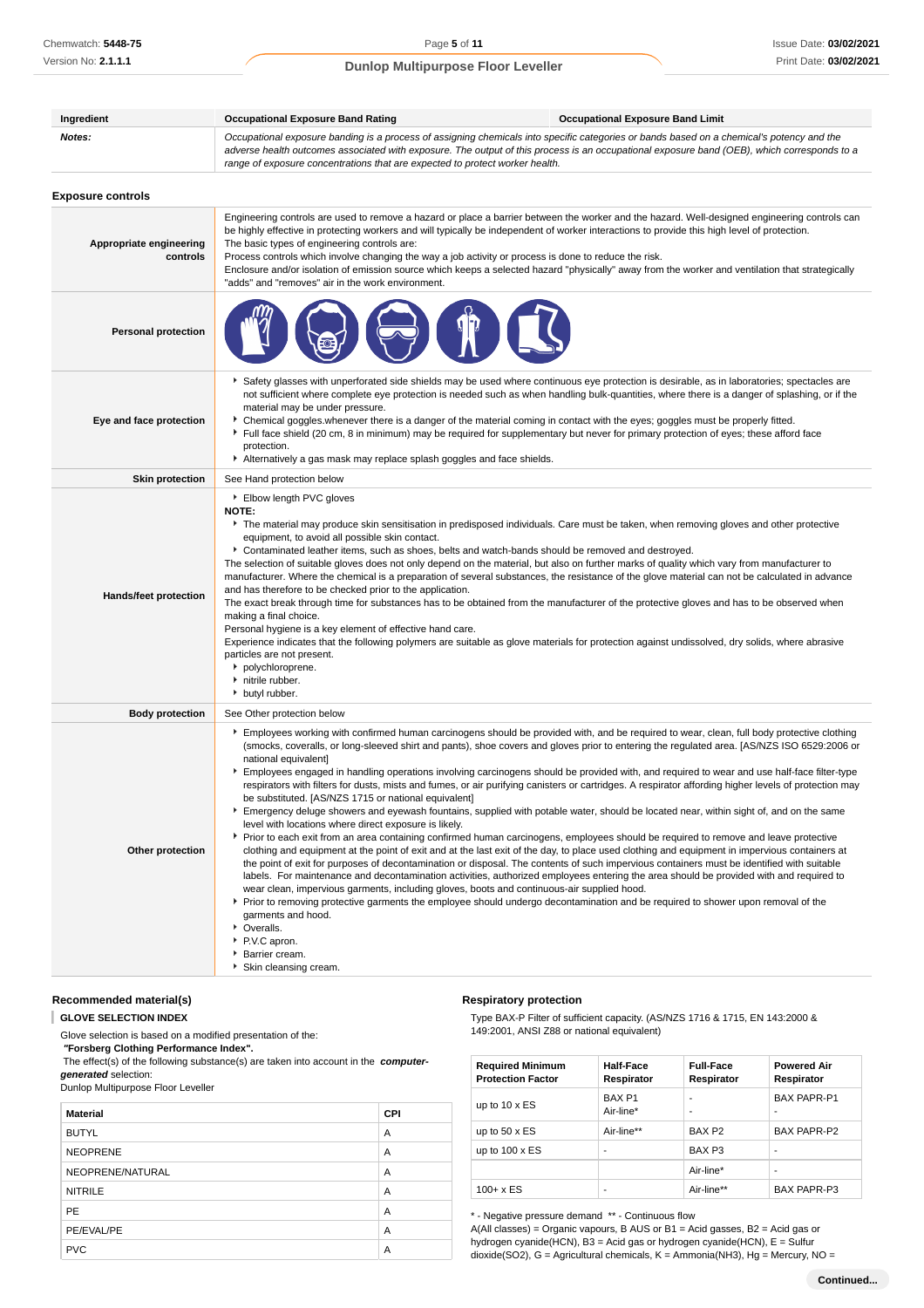| TEFLON           | А |
|------------------|---|
| <b>VITON</b>     | А |
| NATURAL RUBBER   | в |
| NATURAL+NEOPRENE | в |

\* CPI - Chemwatch Performance Index

A: Best Selection

B: Satisfactory; may degrade after 4 hours continuous immersion

C: Poor to Dangerous Choice for other than short term immersion

**NOTE**: As a series of factors will influence the actual performance of the glove, a final selection must be based on detailed observation. -

\* Where the glove is to be used on a short term, casual or infrequent basis, factors such as "feel" or convenience (e.g. disposability), may dictate a choice of gloves which might otherwise be unsuitable following long-term or frequent use. A qualified practitioner should be consulted.

Oxides of nitrogen,  $MB =$  Methyl bromide,  $AX =$  Low boiling point organic compounds(below 65 degC)

- Respirators may be necessary when engineering and administrative controls do not adequately prevent exposures.
- **The decision to use respiratory protection should be based on professional judgment** that takes into account toxicity information, exposure measurement data, and frequency and likelihood of the worker's exposure - ensure users are not subject to high thermal loads which may result in heat stress or distress due to personal
- protective equipment (powered, positive flow, full face apparatus may be an option). Published occupational exposure limits, where they exist, will assist in determining the adequacy of the selected respiratory protection. These may be government mandated or vendor recommended.
- Certified respirators will be useful for protecting workers from inhalation of particulates when properly selected and fit tested as part of a complete respiratory protection program.
- Use approved positive flow mask if significant quantities of dust becomes airborne.
- Try to avoid creating dust conditions.

#### **SECTION 9 Physical and chemical properties**

# **Information on basic physical and chemical properties**

| Appearance                                      | Grey powder; insoluble in water. Loose Bulk Density: 1.3 approx. |                                            |                |
|-------------------------------------------------|------------------------------------------------------------------|--------------------------------------------|----------------|
|                                                 |                                                                  |                                            |                |
| <b>Physical state</b>                           | <b>Divided Solid</b>                                             | Relative density (Water = 1)               | 2.6 approx.    |
| Odour                                           | Not Available                                                    | Partition coefficient n-octanol<br>/ water | Not Available  |
| <b>Odour threshold</b>                          | Not Available                                                    | Auto-ignition temperature (°C)             | Not Available  |
| pH (as supplied)                                | Not Applicable                                                   | <b>Decomposition temperature</b>           | Not Available  |
| Melting point / freezing point<br>(°C)          | Not Available                                                    | Viscosity (cSt)                            | Not Applicable |
| Initial boiling point and boiling<br>range (°C) | Not Applicable                                                   | Molecular weight (g/mol)                   | Not Applicable |
| Flash point (°C)                                | Not Applicable                                                   | <b>Taste</b>                               | Not Available  |
| <b>Evaporation rate</b>                         | Not Applicable                                                   | <b>Explosive properties</b>                | Not Available  |
| Flammability                                    | Not Applicable                                                   | <b>Oxidising properties</b>                | Not Available  |
| Upper Explosive Limit (%)                       | Not Applicable                                                   | Surface Tension (dyn/cm or<br>$mN/m$ )     | Not Applicable |
| Lower Explosive Limit (%)                       | Not Applicable                                                   | <b>Volatile Component (%vol)</b>           | Not Applicable |
| Vapour pressure (kPa)                           | Not Applicable                                                   | Gas group                                  | Not Available  |
| Solubility in water                             | Immiscible                                                       | pH as a solution (1%)                      | Not Available  |
| Vapour density (Air = 1)                        | Not Applicable                                                   | VOC g/L                                    | Not Available  |

#### **SECTION 10 Stability and reactivity**

| Reactivity                                 | See section 7                                                                                                                        |
|--------------------------------------------|--------------------------------------------------------------------------------------------------------------------------------------|
| <b>Chemical stability</b>                  | • Unstable in the presence of incompatible materials.<br>▶ Product is considered stable.<br>Hazardous polymerisation will not occur. |
| Possibility of hazardous<br>reactions      | See section 7                                                                                                                        |
| <b>Conditions to avoid</b>                 | See section 7                                                                                                                        |
| Incompatible materials                     | See section 7                                                                                                                        |
| <b>Hazardous decomposition</b><br>products | See section 5                                                                                                                        |

#### **SECTION 11 Toxicological information**

#### **Information on toxicological effects**

| Inhaled   | The material can cause respiratory irritation in some persons. The body's response to such irritation can cause further lung damage.<br>Inhalation of vapours may cause drowsiness and dizziness. This may be accompanied by sleepiness, reduced alertness, loss of reflexes, lack of<br>co-ordination, and vertigo.<br>Inhalation of dusts, generated by the material during the course of normal handling, may be damaging to the health of the individual.<br>Inhalation may result in ulcers or sores of the lining of the nose (nasal mucosa), and lung damage.<br>Persons with impaired respiratory function, airway diseases and conditions such as emphysema or chronic bronchitis, may incur further disability<br>if excessive concentrations of particulate are inhaled.<br>If prior damage to the circulatory or nervous systems has occurred or if kidney damage has been sustained, proper screenings should be<br>conducted on individuals who may be exposed to further risk if handling and use of the material result<br>in excessive exposures.<br>Effects on lungs are significantly enhanced in the presence of respirable particles. |
|-----------|------------------------------------------------------------------------------------------------------------------------------------------------------------------------------------------------------------------------------------------------------------------------------------------------------------------------------------------------------------------------------------------------------------------------------------------------------------------------------------------------------------------------------------------------------------------------------------------------------------------------------------------------------------------------------------------------------------------------------------------------------------------------------------------------------------------------------------------------------------------------------------------------------------------------------------------------------------------------------------------------------------------------------------------------------------------------------------------------------------------------------------------------------------|
| Ingestion | Accidental ingestion of the material may be damaging to the health of the individual.<br>Not normally a hazard due to the physical form of product. The material is a physical irritant to the gastro-intestinal tract                                                                                                                                                                                                                                                                                                                                                                                                                                                                                                                                                                                                                                                                                                                                                                                                                                                                                                                                     |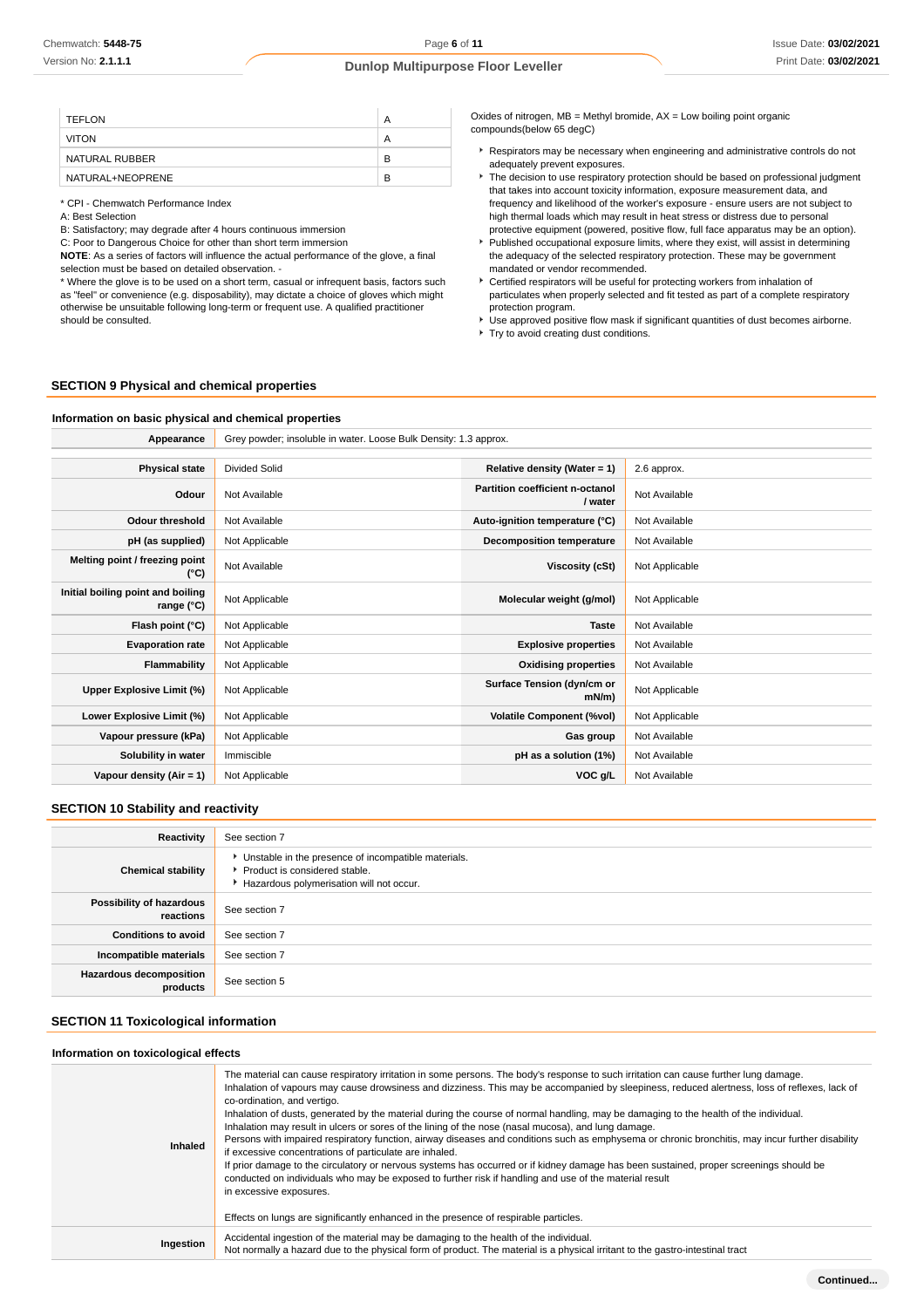| <b>Skin Contact</b> | The material may accentuate any pre-existing dermatitis condition<br>Though considered non-harmful, slight irritation may result from contact because of the abrasive nature of the aluminium oxide particles. Thus it<br>may cause itching and skin reaction and inflammation.<br>Four students received severe hand burns whilst making moulds of their hands with dental plaster substituted for Plaster of Paris. The dental<br>plaster known as "Stone" was a special form of calcium sulfate hemihydrate containing alpha-hemihydrate crystals that provide high compression<br>strength to the moulds. Beta-hemihydrate (normal Plaster of Paris) does not cause skin burns in similar circumstances.<br>Skin contact may result in severe irritation particularly to broken skin. Ulceration known as "chrome ulcers" may develop. Chrome ulcers and skin<br>cancer are significantly related.<br>Handling wet cement can cause dermatitis. Cement when wet is quite alkaline and this alkali action on the skin contributes strongly to cement<br>contact dermatitis since it may cause drying and defatting of the skin which is followed by hardening, cracking, lesions developing, possible<br>infections of lesions and penetration by soluble salts.<br>Open cuts, abraded or irritated skin should not be exposed to this material<br>Entry into the blood-stream, through, for example, cuts, abrasions or lesions, may produce systemic injury with harmful effects. Examine the skin<br>prior to the use of the material and ensure that any external damage is suitably protected.<br>The material may cause moderate inflammation of the skin either following direct contact or after a delay of some time. Repeated exposure can<br>cause contact dermatitis which is characterised by redness, swelling and blistering.                                                                                                                                                                                                                                                                                                                                                                                                                                                                                                                                                                                                                                                                                                                                                                                                                                                                                                                                                                                                                                                                                                                                                                                                                                                                                                                                                                                                                                                                                                                                           |
|---------------------|-------------------------------------------------------------------------------------------------------------------------------------------------------------------------------------------------------------------------------------------------------------------------------------------------------------------------------------------------------------------------------------------------------------------------------------------------------------------------------------------------------------------------------------------------------------------------------------------------------------------------------------------------------------------------------------------------------------------------------------------------------------------------------------------------------------------------------------------------------------------------------------------------------------------------------------------------------------------------------------------------------------------------------------------------------------------------------------------------------------------------------------------------------------------------------------------------------------------------------------------------------------------------------------------------------------------------------------------------------------------------------------------------------------------------------------------------------------------------------------------------------------------------------------------------------------------------------------------------------------------------------------------------------------------------------------------------------------------------------------------------------------------------------------------------------------------------------------------------------------------------------------------------------------------------------------------------------------------------------------------------------------------------------------------------------------------------------------------------------------------------------------------------------------------------------------------------------------------------------------------------------------------------------------------------------------------------------------------------------------------------------------------------------------------------------------------------------------------------------------------------------------------------------------------------------------------------------------------------------------------------------------------------------------------------------------------------------------------------------------------------------------------------------------------------------------------------------------------------------------------------------------------------------------------------------------------------------------------------------------------------------------------------------------------------------------------------------------------------------------------------------------------------------------------------------------------------------------------------------------------------------------------------------------------------------------------------------------------------------------------------------------------|
| Eye                 | If applied to the eyes, this material causes severe eye damage.                                                                                                                                                                                                                                                                                                                                                                                                                                                                                                                                                                                                                                                                                                                                                                                                                                                                                                                                                                                                                                                                                                                                                                                                                                                                                                                                                                                                                                                                                                                                                                                                                                                                                                                                                                                                                                                                                                                                                                                                                                                                                                                                                                                                                                                                                                                                                                                                                                                                                                                                                                                                                                                                                                                                                                                                                                                                                                                                                                                                                                                                                                                                                                                                                                                                                                                           |
| Chronic             | Long-term exposure to respiratory irritants may result in airways disease, involving difficulty breathing and related whole-body problems.<br>Skin contact with the material is more likely to cause a sensitisation reaction in some persons compared to the general population.<br>There is sufficient evidence to suggest that this material directly causes cancer in humans.<br>Substance accumulation, in the human body, may occur and may cause some concern following repeated or long-term occupational exposure.<br>Animal testing shows long term exposure to aluminium oxides may cause lung disease and cancer, depending on the size of the particle. The<br>smaller the size, the greater the tendencies of causing harm.<br>Red blood cells and rabbit alveolar macrophages exposed to calcium silicate insulation materials in vitro showed haemolysis in one study but not<br>in another. Both studies showed the substance to be more cytotoxic than titanium dioxide but less toxic than asbestos.<br>In a small cohort mortality study of workers in a wollastonite quarry, the observed number of deaths from all cancers combined and lung cancer<br>were lower than expected. Wollastonite is a calcium inosilicate mineral (CaSiO3).<br>Cement contact dermatitis (CCD) may occur when contact shows an allergic response, which may progress to sensitisation. Sensitisation is due<br>to soluble chromates (chromate compounds) present in trace amounts in some cements and cement products. Soluble chromates readily<br>penetrate intact skin. Cement dermatitis can be characterised by fissures, eczematous rash, dystrophic nails, and dry skin; acute contact with<br>highly alkaline mixtures may cause localised necrosis.<br>Pure calcium carbonate does not cause the disease pneumoconiosis probably due to its rapid elimination from the body. However, its unsterilised<br>particulates can infect the lung and airway to cause inflammation.<br>High blood concentrations of calcium ion may give rise to dilation of blood vessels and depress heart function, leading to low blood pressure and<br>fainting (syncope). Calcium ions enhance the effects of digitalis on the heart, and may precipitate digitalis poisoning. Calcium salts also reduce<br>the absorption of tetracyclines. In newborns, giving calcium during treatment has resulted in calcification of soft tissue.<br>Overexposure to the breathable dust may cause coughing, wheezing, difficulty in breathing and impaired lung function. Chronic symptoms may<br>include decreased vital lung capacity and chest infections. Repeated exposures in the workplace to high levels of fine-divided dusts may produce<br>a condition known as pneumoconiosis, which is the lodgement of any inhaled dusts in the lung, irrespective of the effect. This is particularly true<br>when a significant number of particles less than 0.5 microns (1/50000 inch) are present.<br>Chromium (III) is an essential trace mineral. Chronic exposure to chromium (III) irritates the airways, malnourishes the liver and kidneys, causes<br>fluid in the lungs, and adverse effects on white blood cells, and also increases the risk of developing lung cancer.<br>Prolonged or repeated skin contact may cause drying with cracking, irritation and possible dermatitis following. |

| <b>Dunlop Multipurpose Floor</b> | <b>TOXICITY</b>                               | <b>IRRITATION</b>                                                                                                                      |
|----------------------------------|-----------------------------------------------|----------------------------------------------------------------------------------------------------------------------------------------|
| Leveller                         | Not Available                                 | Not Available                                                                                                                          |
|                                  | <b>TOXICITY</b>                               | <b>IRRITATION</b>                                                                                                                      |
| graded sand                      | Oral(Rat) LD50; =500 mg/kg $[2]$              | Not Available                                                                                                                          |
|                                  | <b>TOXICITY</b>                               | <b>IRRITATION</b>                                                                                                                      |
| portland cement                  | Not Available                                 | Not Available                                                                                                                          |
|                                  | <b>TOXICITY</b>                               | <b>IRRITATION</b>                                                                                                                      |
|                                  | dermal (rat) LD50: >2000 mg/kg <sup>[1]</sup> | Eye (rabbit): 0.75 mg/24h - SEVERE                                                                                                     |
| calcium carbonate                | Oral(Rat) LD50; >2000 mg/kg[1]                | Eye: no adverse effect observed (not irritating)[1]                                                                                    |
|                                  |                                               | Skin (rabbit): 500 mg/24h-moderate                                                                                                     |
|                                  |                                               | Skin: no adverse effect observed (not irritating)[1]                                                                                   |
|                                  | <b>TOXICITY</b>                               | <b>IRRITATION</b>                                                                                                                      |
| calcium aluminate cement         | dermal (rat) LD50: >2000 mg/kg <sup>[1]</sup> | Not Available                                                                                                                          |
|                                  | Oral(Rat) LD50; >2000 mg/kg[1]                |                                                                                                                                        |
|                                  | <b>TOXICITY</b>                               | <b>IRRITATION</b>                                                                                                                      |
| calcium sulfate                  | Oral(Rat) LD50; >1581 mg/kg[1]                | Not Available                                                                                                                          |
|                                  | <b>TOXICITY</b>                               | <b>IRRITATION</b>                                                                                                                      |
| silica crystalline - quartz      | Oral(Rat) LD50; =500 mg/kg $[2]$              | Not Available                                                                                                                          |
| Legend:                          |                                               | 1. Value obtained from Europe ECHA Registered Substances - Acute toxicity 2.* Value obtained from manufacturer's SDS. Unless otherwise |

specified data extracted from RTECS - Register of Toxic Effect of chemical Substances

The following information refers to contact allergens as a group and may not be specific to this product. Contact allergies quickly manifest themselves as contact eczema, more rarely as urticaria or Quincke's oedema. The pathogenesis of contact eczema involves a cell-mediated (T lymphocytes) immune reaction of the delayed type. Other allergic skin reactions, e.g. contact urticaria,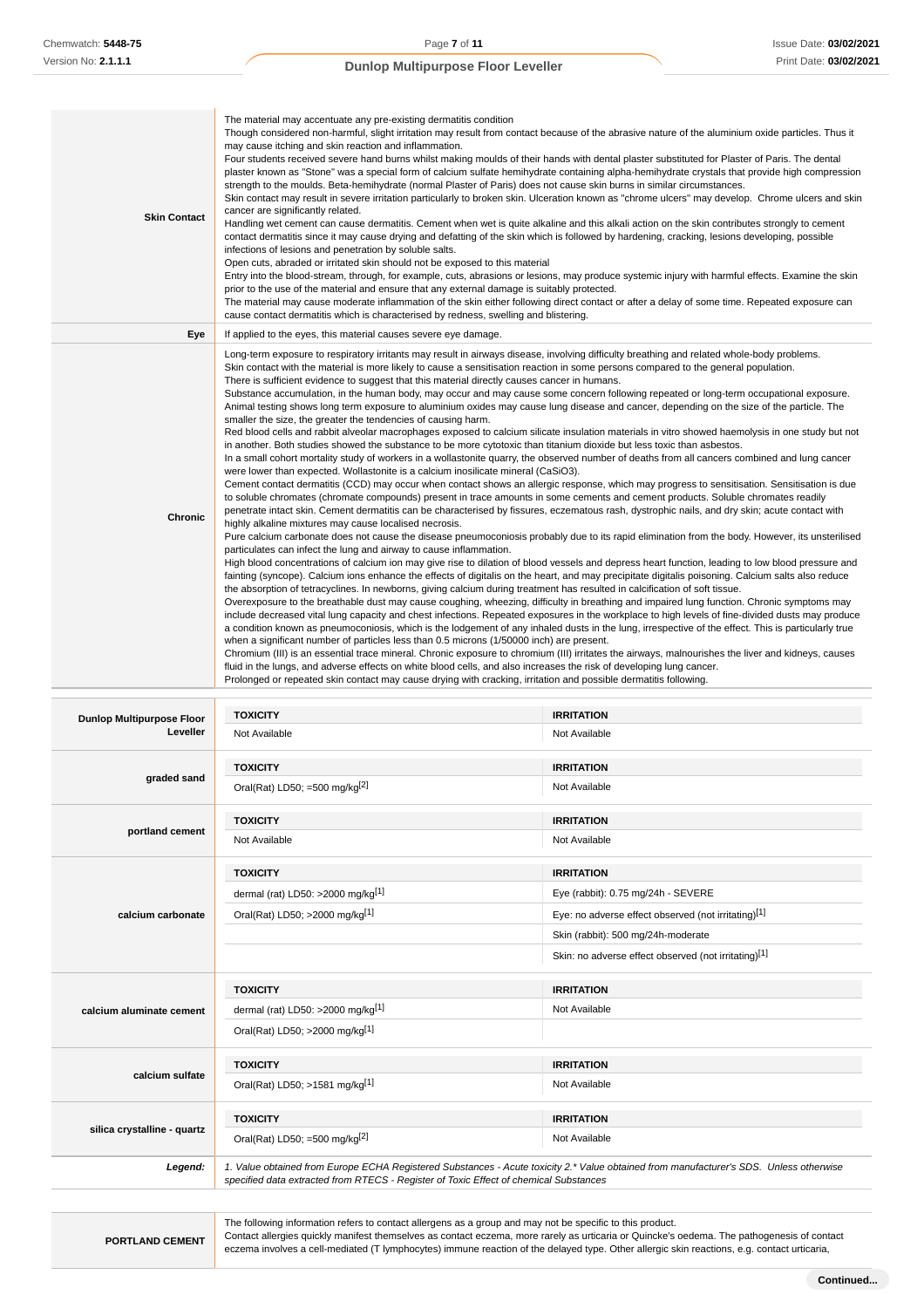|                                                                                                                                             | involve antibody-mediated immune reactions. The significance of the contact allergen is not simply determined by its sensitisation potential: the<br>distribution of the substance and the opportunities for contact with it are equally important.                                                                                                                                                                                                                                                                                                                                                                                                                                                                                                                                                                                                                  |                                 |                                                                                                                                                                     |
|---------------------------------------------------------------------------------------------------------------------------------------------|----------------------------------------------------------------------------------------------------------------------------------------------------------------------------------------------------------------------------------------------------------------------------------------------------------------------------------------------------------------------------------------------------------------------------------------------------------------------------------------------------------------------------------------------------------------------------------------------------------------------------------------------------------------------------------------------------------------------------------------------------------------------------------------------------------------------------------------------------------------------|---------------------------------|---------------------------------------------------------------------------------------------------------------------------------------------------------------------|
| <b>CALCIUM CARBONATE</b>                                                                                                                    | No evidence of carcinogenic properties. No evidence of mutagenic or teratogenic effects.<br>The material may produce severe irritation to the eye causing pronounced inflammation. Repeated or prolonged exposure to irritants may<br>produce conjunctivitis.<br>vesicles, scaling and thickening of the skin.                                                                                                                                                                                                                                                                                                                                                                                                                                                                                                                                                       |                                 | The material may cause skin irritation after prolonged or repeated exposure and may produce on contact skin redness, swelling, the production of                    |
| <b>CALCIUM SULFATE</b>                                                                                                                      | Gypsum (calcium sulfate dehydrate) irritates the skin, eye, mucous membranes, and airways. A series of studies involving Gypsum industry<br>workers in Poland reported chronic, non-specific airways diseases.<br>Repeat dose toxicity: Examination of workers at a gypsum manufacturing plant found restrictive defects on long-function tests in those who were<br>chronically exposed to gypsum dust.<br>Synergistic/antagonistic effects: Gypsum appears to be protective on quartz toxicity in animal testing.                                                                                                                                                                                                                                                                                                                                                  |                                 |                                                                                                                                                                     |
| SILICA CRYSTALLINE -<br><b>QUARTZ</b>                                                                                                       | WARNING: For inhalation exposure ONLY: This substance has been classified by the IARC as Group 1: CARCINOGENIC TO HUMANS<br>The International Agency for Research on Cancer (IARC) has classified occupational exposures to respirable (<5 um) crystalline silica as being<br>carcinogenic to humans. This classification is based on what IARC considered sufficient evidence from epidemiological studies of humans for<br>disease.<br>Intermittent exposure produces; focal fibrosis, (pneumoconiosis), cough, dyspnoea, liver tumours.<br>* Millions of particles per cubic foot (based on impinger samples counted by light field techniques).<br>NOTE: the physical nature of quartz in the product determines whether it is likely to present a chronic health problem. To be a hazard the<br>material must enter the breathing zone as respirable particles. |                                 | the carcinogenicity of inhaled silica in the forms of quartz and cristobalite. Crystalline silica is also known to cause silicosis, a non-cancerous lung            |
| <b>GRADED SAND &amp; PORTLAND</b><br><b>CEMENT &amp; CALCIUM</b><br><b>ALUMINATE CEMENT</b>                                                 | No significant acute toxicological data identified in literature search.                                                                                                                                                                                                                                                                                                                                                                                                                                                                                                                                                                                                                                                                                                                                                                                             |                                 |                                                                                                                                                                     |
| <b>PORTLAND CEMENT &amp;</b><br><b>CALCIUM CARBONATE &amp;</b><br><b>CALCIUM ALUMINATE</b><br><b>CEMENT &amp; CALCIUM</b><br><b>SULFATE</b> | Asthma-like symptoms may continue for months or even years after exposure to the material ends. This may be due to a non-allergic condition<br>known as reactive airways dysfunction syndrome (RADS) which can occur after exposure to high levels of highly irritating compound. Main<br>criteria for diagnosing RADS include the absence of previous airways disease in a non-atopic individual, with sudden onset of persistent<br>asthma-like symptoms within minutes to hours of a documented exposure to the irritant. Other criteria for diagnosis of RADS include a reversible<br>airflow pattern on lung function tests, moderate to severe bronchial hyperreactivity on methacholine challenge testing, and the lack of minimal<br>lymphocytic inflammation, without eosinophilia.                                                                         |                                 |                                                                                                                                                                     |
| <b>Acute Toxicity</b>                                                                                                                       | ×                                                                                                                                                                                                                                                                                                                                                                                                                                                                                                                                                                                                                                                                                                                                                                                                                                                                    | Carcinogenicity                 | ✔                                                                                                                                                                   |
| <b>Skin Irritation/Corrosion</b>                                                                                                            | ✔                                                                                                                                                                                                                                                                                                                                                                                                                                                                                                                                                                                                                                                                                                                                                                                                                                                                    | Reproductivity                  | ×                                                                                                                                                                   |
| <b>Serious Eye Damage/Irritation</b>                                                                                                        | ✔                                                                                                                                                                                                                                                                                                                                                                                                                                                                                                                                                                                                                                                                                                                                                                                                                                                                    | <b>STOT - Single Exposure</b>   | ✔                                                                                                                                                                   |
| <b>Respiratory or Skin</b><br>sensitisation                                                                                                 | $\checkmark$                                                                                                                                                                                                                                                                                                                                                                                                                                                                                                                                                                                                                                                                                                                                                                                                                                                         | <b>STOT - Repeated Exposure</b> | ×                                                                                                                                                                   |
| Mutagenicity                                                                                                                                | ×                                                                                                                                                                                                                                                                                                                                                                                                                                                                                                                                                                                                                                                                                                                                                                                                                                                                    | <b>Aspiration Hazard</b>        | ×                                                                                                                                                                   |
|                                                                                                                                             |                                                                                                                                                                                                                                                                                                                                                                                                                                                                                                                                                                                                                                                                                                                                                                                                                                                                      | Legend:                         | $\blacktriangleright$ - Data either not available or does not fill the criteria for classification<br>$\blacktriangleright$ - Data available to make classification |

## **SECTION 12 Ecological information**

|                                              | Endpoint         | <b>Test Duration (hr)</b> | <b>Species</b>                | Value            | <b>Source</b>    |
|----------------------------------------------|------------------|---------------------------|-------------------------------|------------------|------------------|
| <b>Dunlop Multipurpose Floor</b><br>Leveller | Not<br>Available | Not Available             | Not Available                 | Not<br>Available | Not<br>Available |
|                                              | Endpoint         | <b>Test Duration (hr)</b> | <b>Species</b>                | Value            | Source           |
| graded sand                                  | Not<br>Available | Not Available             | Not Available                 | Not<br>Available | Not<br>Available |
|                                              | Endpoint         | <b>Test Duration (hr)</b> | <b>Species</b>                | Value            | Source           |
| portland cement                              | Not<br>Available | Not Available             | Not Available                 | Not<br>Available | Not<br>Available |
|                                              | Endpoint         | <b>Test Duration (hr)</b> | <b>Species</b>                | Value            | <b>Source</b>    |
|                                              | <b>LC50</b>      | 96                        | Fish                          | >56000mg/L       | 4                |
| calcium carbonate                            | EC50             | 72                        | Algae or other aquatic plants | $>14$ mg/L       | $\overline{2}$   |
|                                              | EC10             | 72                        | Algae or other aquatic plants | $>14$ mg/L       | $\overline{2}$   |
|                                              | <b>NOEL</b>      | 1332.0                    | Not Available                 | 1.0% w/w         | 4                |
|                                              | Endpoint         | <b>Test Duration (hr)</b> | <b>Species</b>                | Value            | Source           |
|                                              | <b>LC50</b>      | 96                        | Fish                          | $>100$ mg/L      | $\overline{2}$   |
| calcium aluminate cement                     | <b>EC50</b>      | 48                        | Crustacea                     | $5.4$ mg/L       | 2                |
|                                              | <b>EC50</b>      | 72                        | Algae or other aquatic plants | $3.6$ mg/L       | $\overline{2}$   |
|                                              | <b>NOEC</b>      | 72                        | Algae or other aquatic plants | $2.6$ mg/L       | $\overline{2}$   |
|                                              | Endpoint         | <b>Test Duration (hr)</b> | <b>Species</b>                | Value            | <b>Source</b>    |
| calcium sulfate                              | <b>LC50</b>      | 96                        | Fish                          | >79mg/L          | $\overline{2}$   |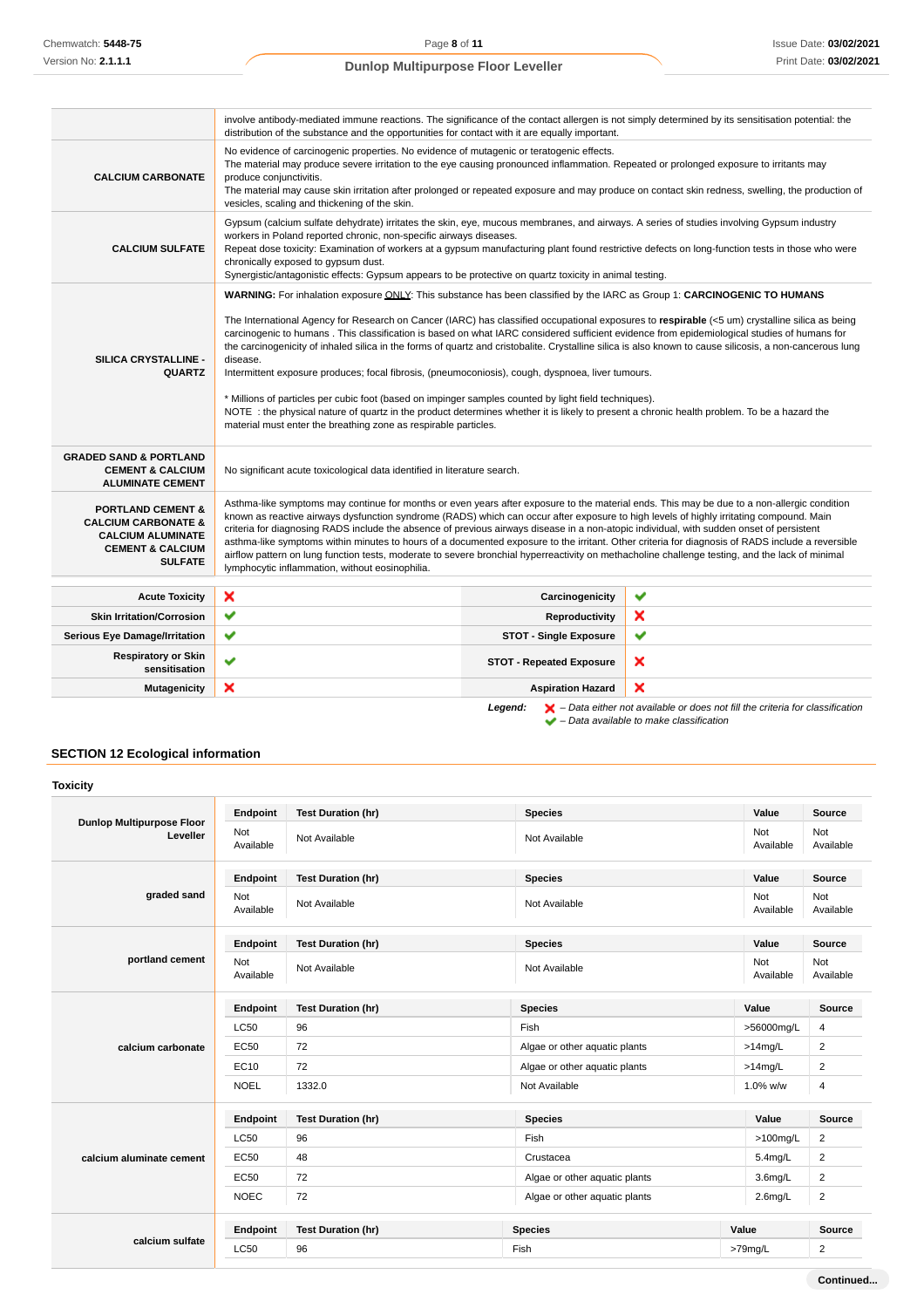|                             | EC50             | 72                                                                                                  | Algae or other aguatic plants                                                                                                                                                                                                                                                            | >79mg/L          | 2                |
|-----------------------------|------------------|-----------------------------------------------------------------------------------------------------|------------------------------------------------------------------------------------------------------------------------------------------------------------------------------------------------------------------------------------------------------------------------------------------|------------------|------------------|
|                             | EC <sub>0</sub>  | 96                                                                                                  | Crustacea                                                                                                                                                                                                                                                                                | $=1255.000$ ma/L |                  |
|                             | <b>NOEL</b>      | 3696                                                                                                | Not Available                                                                                                                                                                                                                                                                            | $1.25q$ /eu      | 4                |
|                             | Endpoint         | <b>Test Duration (hr)</b>                                                                           | <b>Species</b>                                                                                                                                                                                                                                                                           | Value            | <b>Source</b>    |
| silica crystalline - quartz | Not<br>Available | Not Available                                                                                       | Not Available                                                                                                                                                                                                                                                                            | Not<br>Available | Not<br>Available |
| Legend:                     |                  | Data 6. NITE (Japan) - Bioconcentration Data 7. METI (Japan) - Bioconcentration Data 8. Vendor Data | Extracted from 1. IUCLID Toxicity Data 2. Europe ECHA Registered Substances - Ecotoxicological Information - Aquatic Toxicity 3. EPIWIN Suite<br>V3.12 (QSAR) - Aquatic Toxicity Data (Estimated) 4. US EPA, Ecotox database - Aquatic Toxicity Data 5. ECETOC Aquatic Hazard Assessment |                  |                  |

#### **DO NOT** discharge into sewer or waterways.

## **Persistence and degradability**

| Ingredient                       | Persistence: Water/Soil   | Persistence: Air |  |
|----------------------------------|---------------------------|------------------|--|
| calcium sulfate                  | <b>HIGH</b>               | <b>HIGH</b>      |  |
|                                  |                           |                  |  |
| <b>Bioaccumulative potential</b> |                           |                  |  |
| Ingredient                       | <b>Bioaccumulation</b>    |                  |  |
| calcium sulfate                  | LOW (LogKOW = $-2.2002$ ) |                  |  |
| <b>Mobility in soil</b>          |                           |                  |  |
| Ingredient                       | <b>Mobility</b>           |                  |  |
| calcium sulfate                  | LOW ( $KOC = 6.124$ )     |                  |  |

#### **SECTION 13 Disposal considerations**

| Waste treatment methods             |                                                                                                                                                                                                                                                                                                                                              |
|-------------------------------------|----------------------------------------------------------------------------------------------------------------------------------------------------------------------------------------------------------------------------------------------------------------------------------------------------------------------------------------------|
| <b>Product / Packaging disposal</b> | <b>DO NOT</b> allow wash water from cleaning or process equipment to enter drains.<br>It may be necessary to collect all wash water for treatment before disposal.<br>In all cases disposal to sewer may be subject to local laws and regulations and these should be considered first.<br>Where in doubt contact the responsible authority. |

#### **SECTION 14 Transport information**

| <b>Labels Required</b> |                |
|------------------------|----------------|
|                        | <b>NO</b>      |
| <b>HAZCHEM</b>         | Not Applicable |

### **Land transport (ADG): NOT REGULATED FOR TRANSPORT OF DANGEROUS GOODS**

**Air transport (ICAO-IATA / DGR): NOT REGULATED FOR TRANSPORT OF DANGEROUS GOODS**

#### **Sea transport (IMDG-Code / GGVSee): NOT REGULATED FOR TRANSPORT OF DANGEROUS GOODS**

**Transport in bulk according to Annex II of MARPOL and the IBC code**

Not Applicable

**Transport in bulk in accordance with MARPOL Annex V and the IMSBC Code**

| <b>Product name</b>         | Group         |
|-----------------------------|---------------|
| graded sand                 | Not Available |
| portland cement             | Not Available |
| calcium carbonate           | Not Available |
| calcium aluminate cement    | Not Available |
| calcium sulfate             | Not Available |
| silica crystalline - quartz | Not Available |

#### **Transport in bulk in accordance with the ICG Code**

| <b>Product name</b>         | Ship Type     |
|-----------------------------|---------------|
| graded sand                 | Not Available |
| portland cement             | Not Available |
| calcium carbonate           | Not Available |
| calcium aluminate cement    | Not Available |
| calcium sulfate             | Not Available |
| silica crystalline - quartz | Not Available |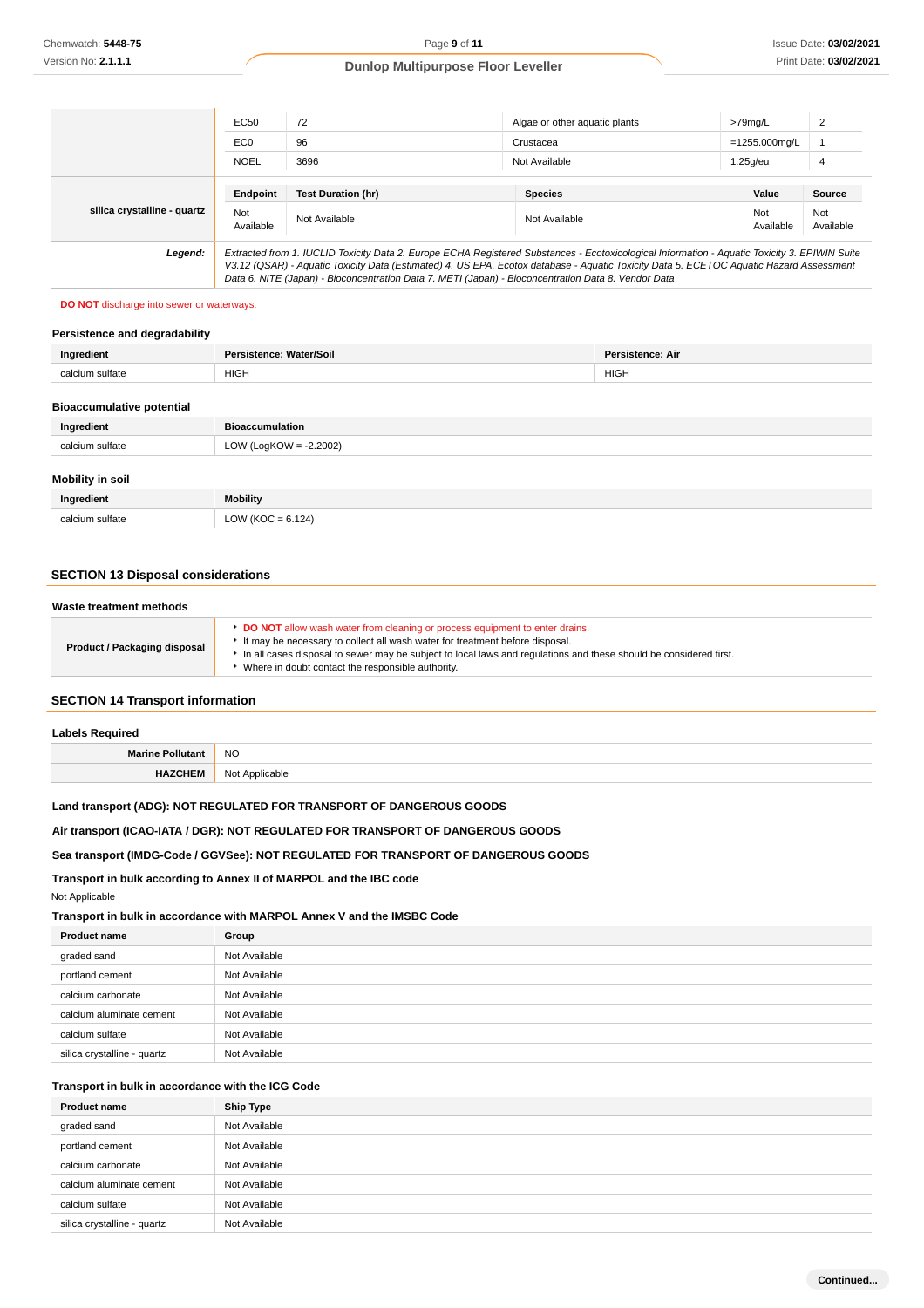### **SECTION 15 Regulatory information**

| Safety, health and environmental regulations / legislation specific for the substance or mixture                                |
|---------------------------------------------------------------------------------------------------------------------------------|
| graded sand is found on the following regulatory lists                                                                          |
| Australia Hazardous Chemical Information System (HCIS) - Hazardous Chemicals                                                    |
| Australian Inventory of Industrial Chemicals (AIIC)                                                                             |
| Chemical Footprint Project - Chemicals of High Concern List                                                                     |
| International Agency for Research on Cancer (IARC) - Agents Classified by the IARC Monographs                                   |
| International Agency for Research on Cancer (IARC) - Agents Classified by the IARC Monographs - Group 1: Carcinogenic to humans |
| portland cement is found on the following regulatory lists                                                                      |
| Australian Inventory of Industrial Chemicals (AIIC)                                                                             |
| calcium carbonate is found on the following regulatory lists                                                                    |
| Australian Inventory of Industrial Chemicals (AIIC)                                                                             |
| calcium aluminate cement is found on the following regulatory lists                                                             |
| Australian Inventory of Industrial Chemicals (AIIC)                                                                             |
| calcium sulfate is found on the following regulatory lists                                                                      |
| Australian Inventory of Industrial Chemicals (AIIC)                                                                             |
| silica crystalline - quartz is found on the following regulatory lists                                                          |
| Australia Hazardous Chemical Information System (HCIS) - Hazardous Chemicals                                                    |
| Australian Inventory of Industrial Chemicals (AIIC)                                                                             |
| Chemical Footprint Project - Chemicals of High Concern List                                                                     |
| International Agency for Research on Cancer (IARC) - Agents Classified by the IARC Monographs                                   |
| International Agency for Research on Cancer (IARC) - Agents Classified by the IARC Monographs - Group 1: Carcinogenic to humans |
| <b>National Inventory Status</b>                                                                                                |

| <b>National Inventory</b>                          | <b>Status</b>                                                                                                                                                                                            |
|----------------------------------------------------|----------------------------------------------------------------------------------------------------------------------------------------------------------------------------------------------------------|
| Australia - AIIC / Australia<br>Non-Industrial Use | Yes                                                                                                                                                                                                      |
| Canada - DSL                                       | Yes                                                                                                                                                                                                      |
| Canada - NDSL                                      | No (graded sand; portland cement; calcium aluminate cement; calcium sulfate; silica crystalline - quartz)                                                                                                |
| China - IECSC                                      | Yes                                                                                                                                                                                                      |
| Europe - EINEC / ELINCS / NLP                      | Yes                                                                                                                                                                                                      |
| Japan - ENCS                                       | No (portland cement)                                                                                                                                                                                     |
| Korea - KECI                                       | Yes                                                                                                                                                                                                      |
| New Zealand - NZIoC                                | Yes                                                                                                                                                                                                      |
| Philippines - PICCS                                | No (portland cement; calcium aluminate cement)                                                                                                                                                           |
| USA - TSCA                                         | Yes                                                                                                                                                                                                      |
| Taiwan - TCSI                                      | Yes                                                                                                                                                                                                      |
| Mexico - INSQ                                      | No (calcium aluminate cement)                                                                                                                                                                            |
| Vietnam - NCI                                      | Yes                                                                                                                                                                                                      |
| Russia - ARIPS                                     | No (calcium aluminate cement)                                                                                                                                                                            |
| Legend:                                            | Yes = All CAS declared ingredients are on the inventory<br>No = One or more of the CAS listed ingredients are not on the inventory and are not exempt from listing(see specific ingredients in brackets) |

## **SECTION 16 Other information**

| $\sim$ | nn. |
|--------|-----|
|        | ה ה |

#### **Other information**

Classification of the preparation and its individual components has drawn on official and authoritative sources as well as independent review by the Chemwatch Classification committee using available literature references.

The SDS is a Hazard Communication tool and should be used to assist in the Risk Assessment. Many factors determine whether the reported Hazards are Risks in the workplace or other settings. Risks may be determined by reference to Exposures Scenarios. Scale of use, frequency of use and current or available engineering controls must be considered.

#### **Definitions and abbreviations**

PC-TWA: Permissible Concentration-Time Weighted Average

PC-STEL: Permissible Concentration-Short Term Exposure Limit

IARC: International Agency for Research on Cancer

ACGIH: American Conference of Governmental Industrial Hygienists

STEL: Short Term Exposure Limit

TEEL: Temporary Emergency Exposure Limit。

IDLH: Immediately Dangerous to Life or Health Concentrations

OSF: Odour Safety Factor

NOAEL :No Observed Adverse Effect Level LOAEL: Lowest Observed Adverse Effect Level